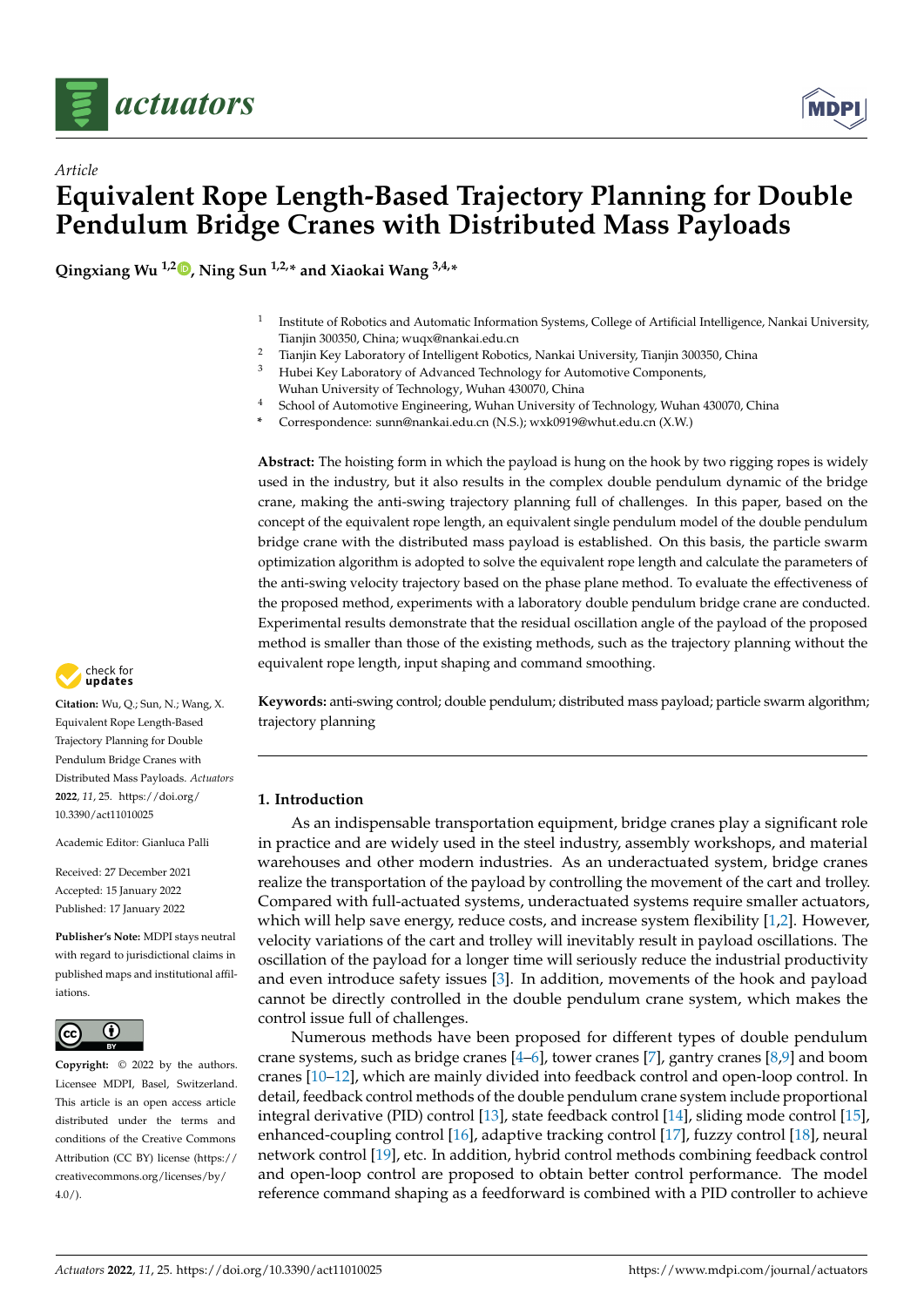a precise trolley positioning and satisfactory oscillation control [\[20\]](#page-12-17). Meanwhile, swarm intelligence algorithms such as particle swarm optimization (PSO) [\[21](#page-13-0)[,22\]](#page-13-1), inspired by biology, are utilized to solve the control problems of the complex system by the cooperation of simple individuals. In [\[23\]](#page-13-2), the PID controller is proposed for the double pendulum bridge crane and the PSO is designed to obtain the optimal parameters of the PID controller. In addition, the remarkable feature of the feedback control is that it needs the feedback information of the system state. In industrial applications, system states including the trolley position, and the oscillations of the hook and the payload can be measured by various sensors. However, additional sensors will increase costs, and there are many difficulties in the practical application such as installation, power supply, and maintenance, especially for the measurement of the oscillation angle of the payload in the double pendulum crane system [\[24\]](#page-13-3).

Open-loop control is also an effective method to suppress the oscillations of the payload, including the input shaping [\[25\]](#page-13-4), model reference command shaping [\[26\]](#page-13-5), trajectory planning [\[27,](#page-13-6)[28\]](#page-13-7), and so on. In detail, the input shaping is to suppress the oscillation of the payload by determining the amplitude and time of the acceleration [\[29\]](#page-13-8). In addition, the improved input shaping is proposed to improve the robustness of the system [\[30\]](#page-13-9). The model reference command shaping utilizing a reference model is proposed for the oscillation control of multimode flexible systems [\[31\]](#page-13-10). In addition, considering state or driving constraints, trajectory planning methods based on system dynamics analysis are proposed to suppress the oscillation of the payload [\[27](#page-13-6)[,28\]](#page-13-7).

The above control methods for the double pendulum crane system have achieved some meaningful results, but the hook and payload are usually roughly regarded as a point mass. In industrial applications, large payloads such as automobile molds, airplane wings, and wind turbine blades are usually hoisted by utilizing multiple rigging ropes. In such cases, the complex dynamics of the crane system cannot be fully described by the point mass model. In recent years, to suppress the oscillations of the hook and distributed mass payload (DMP), the command smoothing method is proposed based on the input shaping technology [\[32\]](#page-13-11), and experimental results on bridge crane [\[33\]](#page-13-12) and tower crane [\[34\]](#page-13-13) demonstrate the effectiveness of the proposed method. In our previous work, a trajectory planning method was proposed to suppress the oscillations of the double pendulum bridge crane hoisting the DMP [\[35\]](#page-13-14), however, the proposed method was also accompanied by a complex structure and a huge amount of calculations, which increases the performance requirements of the controller.

Furthermore, based on different control objectives, the existing methods can be divided into the displacement control mode and the velocity control mode. Specifically, the displacement control mode is designed for automatic control to achieve the point-to-point transportation of the payload by the preset target displacement. However, in some cases, the target displacement may be random; for example, the parking location of a loading vehicle in a warehouse may be different each time. In such a case, the velocity control mode that controls the crane to operate to a desired velocity will be more suitable than the displacement control mode. In addition, the velocity control mode is more in line with the operator's working habits, that is, the operating velocity of the crane can be directly determined by the operator. Therefore, the velocity control mode is usually applied to the manual operation, meanwhile, it is also suitable for automatic control under a certain target displacement. In this paper, the velocity control mode will be considered.

To solve the above problems, based on the velocity control mode, this paper will propose an anti-swing trajectory planning with the equivalent rope length (ERL). First, the concept of the ERL is proposed to transform the double pendulum bridge crane with the DMP into the single pendulum system. Then, the PSO is utilized to establish the mathematical model of the ERL and solve the parameters of the anti-swing velocity trajectory based on the phase plane method. Meanwhile, the penalty function is designed to satisfy the physical constraints of the system. The main difference between the proposed trajectory planning and the existing trajectory planning [\[35\]](#page-13-14) is that the proposed method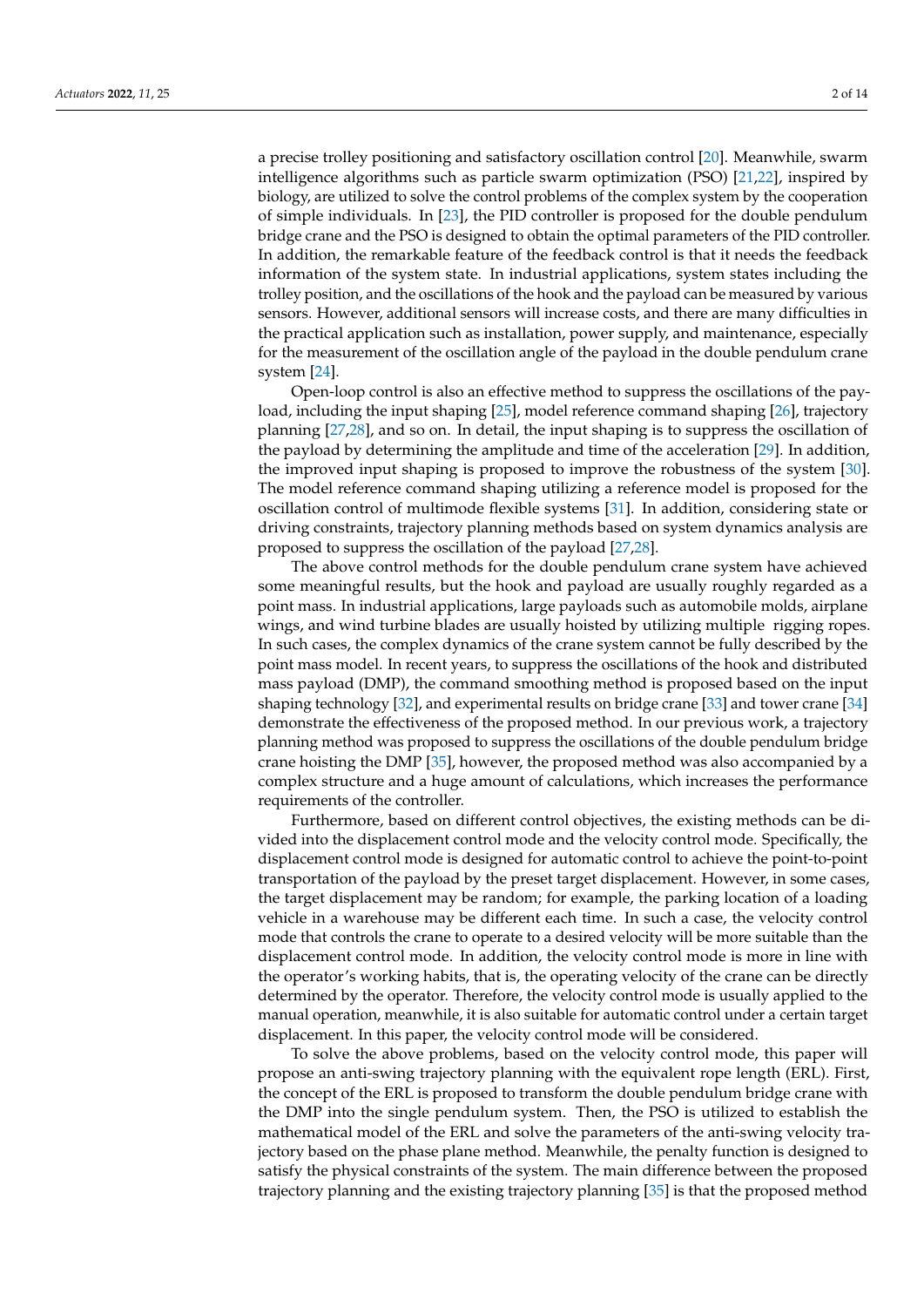can reduce the complexity of the controller and obtain a smaller residual oscillation angle of the payload. Finally, the effectiveness of the proposed anti-swing trajectory planning with the ERL is verified by the self-built experimental platform.

The main contributions of this paper are listed as follows:

- (1) The concept of the equivalent rope length is proposed to transform the complex double pendulum crane system with the DMP into an equivalent single pendulum crane system;
- (2) The mathematical model of the ERL is established and the anti-swing trajectory planning with the ERL is proposed;
- (3) The effectiveness of the proposed method is verified by the hardware platform including PLC, inverter and asynchronous motor.

#### **2. Model of the Double Pendulum Crane with the DMP**

The schematic of the double pendulum bridge crane hoisting the DMP is illustrated in Figure [1.](#page-2-0) The damping ratio of the crane system is assumed to be zero [\[32\]](#page-13-11). The DMP is suspended from the hook by two rigging ropes, and the hook is suspended from the trolley below the trolley by the hoisting rope. All of them can be transported by the trolley's movement.  $m, m_1$  and  $m_2$  are the trolley mass, hook mass, and DMP mass, respectively.  $l_1, l_2, l_p$  and  $\ddot{x}$  indicate the hoisting rope length, rigging rope length, DMP length, and acceleration of the trolley, respectively.  $\theta_1$  and  $\theta_2$  are the oscillation angle of the hook and DMP.  $\theta_3$  indicates the oscillation angle of the DMP deviating from the vertical lifting center.  $l_h$  expresses the vertical distance from the hook to the DMP, which can be calculated by  $l_h = \sqrt{l_2^2 - (0.5l_p)^2}.$ 

<span id="page-2-0"></span>

**Figure 1.** Model of the double pendulum bridge crane hoisting the DMP.

Based on the geometric position relationship of the bridge crane in Figure [1,](#page-2-0) the positions of the trolley  $(x_1, y_1)$ , hook  $(x_2, y_2)$ , and DMP  $(x_3, y_3)$  can be obtained as follows:

$$
\begin{cases}\n x_1 = x \\
y_1 = 0 \\
x_2 = x - l_1 \sin \theta_1 \\
y_2 = l_1 \cos \theta_1 \\
x_3 = x - l_1 \sin \theta_1 - l_h \sin(\theta_1 + \theta_2) \\
y_3 = l_1 \cos \theta_1 + l_h \cos(\theta_1 + \theta_2)\n\end{cases}
$$
\n(1)

Utilizing Lagrange's method, the nonlinear dynamic equations of the double pendulum bridge crane with the DMP can be obtained as follows [\[36\]](#page-13-15):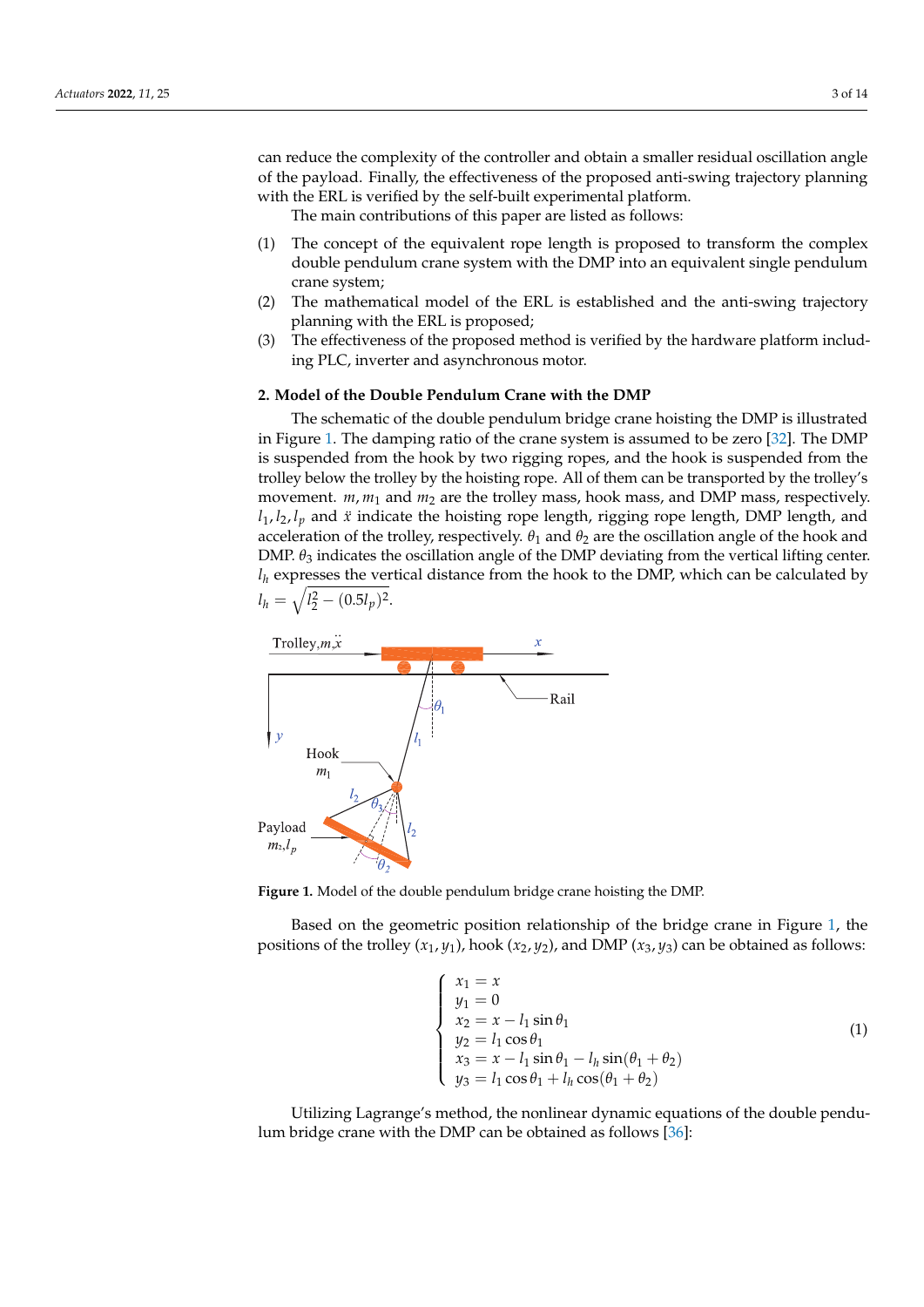$$
(-m_1 - m_2 - m)\ddot{x} + (m_1 l_1 \cos \theta_1 + m_2 l_h \cos (\theta_1 + \theta_2) + m_2 l_1 \cos \theta_1)\ddot{\theta}_1 + m_2 l_h \cos (\theta_1 + \theta_2)\ddot{\theta}_2 - (m_1 l_1 \sin \theta_1 + m_2 l_h \sin (\theta_1 + \theta_2) + m_2 l_1 \sin \theta_1)\dot{\theta}_1^2 - m_2 l_h \sin (\theta_1 + \theta_2)\dot{\theta}_2^2 - 2m_2 l_h \sin (\theta_1 + \theta_2)\dot{\theta}_1\dot{\theta}_2 = F - f
$$
\n(2)

$$
(l_1^2 + RI^2 + RI_1^2 + RI_h^2 + 2RI_hl_1 \cos \theta_2)\ddot{\theta}_1 + (RI^2 + RI_h^2 + RI_hl_h \cos \theta_2)\ddot{\theta}_2 -RI_hl_1 \sin \theta_2 \dot{\theta}_2^2 - 2RI_hl_1 \sin \theta_2 \dot{\theta}_1 \dot{\theta}_2 + l_1g \sin \theta_1 + Rgl_h \sin(\theta_1 + \theta_2) + Rgl_1 \sin \theta_1
$$
 (3)  
=  $(l_1 \cos \theta_1 + RI_h \cos(\theta_1 + \theta_2) + RI_1 \cos \theta_1)\ddot{x}$ 

$$
\left(I^2 + l_h^2 + l_1 l_h \cos \theta_2\right) \ddot{\theta}_1 + \left(I^2 + l_h^2\right) \ddot{\theta}_2 + l_h l_1 \sin \theta_2 \dot{\theta}_1^2 + g l_h \sin(\theta_1 + \theta_2) = l_h \cos(\theta_1 + \theta_2) \ddot{x}
$$
\n(4)

where *g* is the gravitational acceleration,  $I^2 = l_p^2/12$ ,  $F_x$  and  $f$  indicate the actuating force and the friction force, respectively,  $R = m_2/m_1$ .

According to above dynamic equations, the control mode can be divided into the force  $(F - f)$  control and the acceleration *x* control. When the the force control mode with three equations is applied, the friction should be considered. However, considering the complex application conditions of the crane and the diversity payload, it is difficult to establish the friction model. In addition, based on the force control mode, more parameters (such as the mass of the trolley, *m*) will be introduced into the controller, which will not be conducive to the design and application of the controller. In practical applications, the acceleration control mode considering the latter two dynamic equations will be easier to apply in the industry. Meanwhile, the inverter with frequency control is widely used in the crane control system. Therefore, the acceleration mode will be adopted in this paper.

In addition, considering the practical constraints of the crane system, the operation velocity of the trolley should be within the maximum velocity *vmax*. Meanwhile, the opposite moving direction of the trolley is prohibited in the operation. In sum, the velocity of the trolley should be restricted such that:

<span id="page-3-0"></span>
$$
0 \leqslant \dot{x} \leqslant v_{\text{max}} \tag{5}
$$

#### **3. Anti-Swing Trajectory Planning with the ERL**

This section will introduce the design of the anti-swing trajectory planning for the oscillation suppression of the double pendulum crane system with the DMP. First, the concept of the equivalent rope length (ERL) will be proposed to transform the double pendulum bridge crane with the DMP into the equivalent single pendulum model. On this basis, the anti-swing trajectory planning will be designed. Finally, the mathematical model of the ERL and parameters of the proposed anti-swing trajectory planning are determined by utilizing the PSO.

#### *3.1. Concept of the Equivalent Rope Length*

First of all, the concept of the equivalent rope length will be proposed. During manual operation, experienced operators can realize the effective control of the crane without the auxiliary of any control system. In detail, the magnitude and direction of the acceleration of the crane system will be determined by the operator to suppress the payload oscillation. In such a case, the control performance completely relies on the experience and intuition of the operator. Therefore, the operator usually needs a long period of training [\[37\]](#page-13-16). Further analysis shows that the operator mainly depends on the oscillation law of the payload in the control process. In particular, for the complex double pendulum crane system, the operator also only considers the oscillation law of the payload; in fact, this includes a process in which the complex dynamics of the double pendulum system is transformed into the single pendulum system.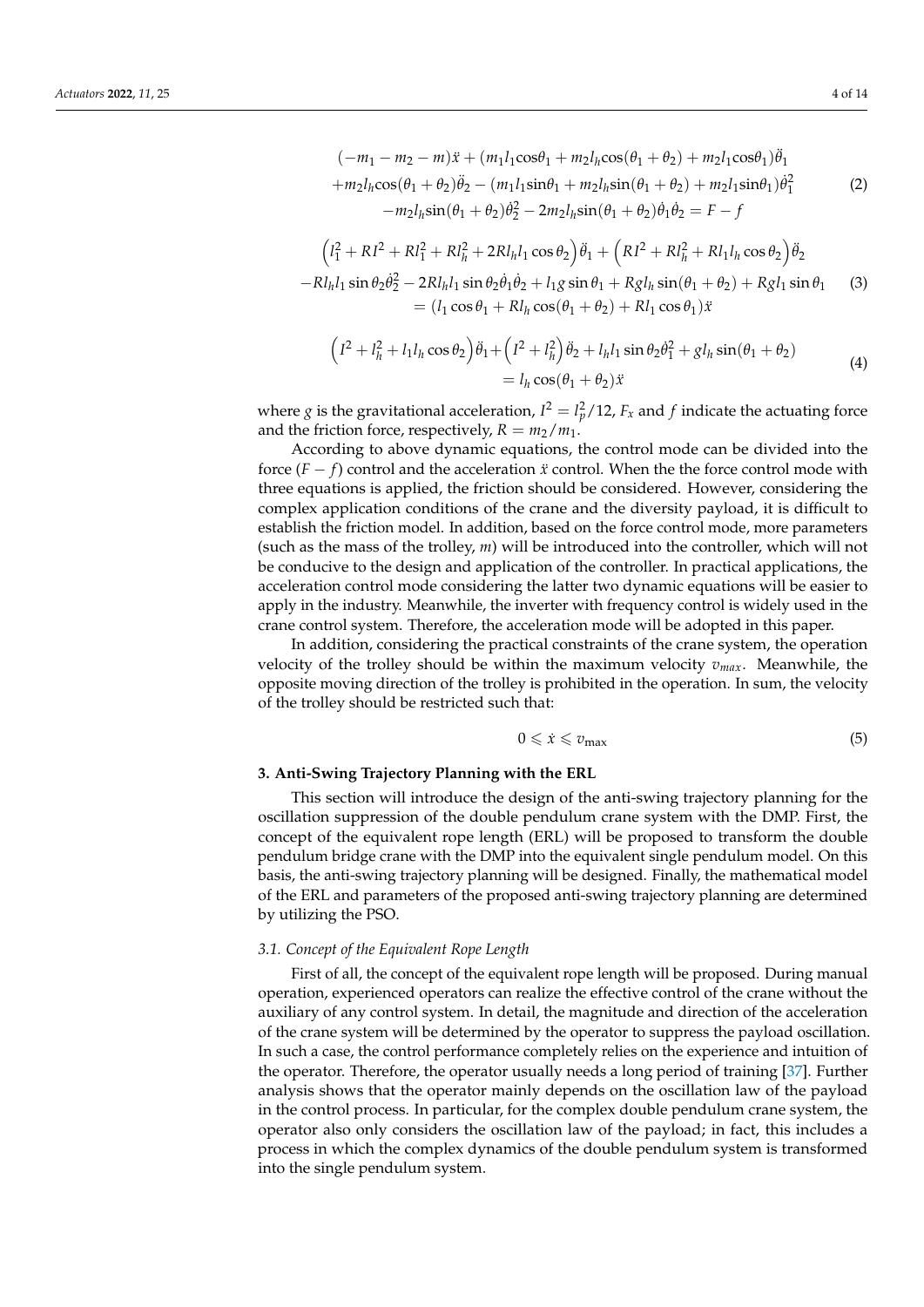Inspired by the above operation process, the concept of the equivalent rope length is proposed. The double pendulum crane system with the DMP is transformed into the equivalent single pendulum system, as shown in Figure [2b](#page-4-0). Where the hook, rigging rope, and DMP as one body are connected to the hoisting mechanism with the equivalent rope length *lv*, *θ<sup>v</sup>* is the corresponding oscillation angle. On this basis, the equivalent single pendulum model is established as follows:

$$
\dot{x} = Ax + bu \tag{6}
$$

where

<span id="page-4-1"></span>
$$
x_1 = \dot{x}, x_2 = \theta_v, x_3 = \dot{\theta}_v, u = \ddot{x}, A = \begin{bmatrix} 0 & 0 & 0 \\ 0 & 0 & 1 \\ 0 & -\frac{g}{l_v} & 0 \end{bmatrix}, b = \begin{bmatrix} 1 \\ 0 \\ \frac{1}{l_v} \end{bmatrix}.
$$

<span id="page-4-0"></span>

**Figure 2.** Models of the bridge crane. (**a**) with the double pendulum, (**b**) with the equivalent single pendulum.

# *3.2. Anti-Swing Trajectory Planning with the ERL*

Furthermore, the anti-swing trajectory planning with the ERL will be proposed. First, the desired velocity during the acceleration process is determined as the maximum velocity of the trolley *vmax*, and the desired velocity during the deceleration process is determined as zero. Moreover, in our previous work [\[35\]](#page-13-14), the trajectory planning including the time optimal control trajectory and the oscillation suppression strategy is proposed to suppress the oscillations of the hook and DMP of the double pendulum crane system, however, the proposed method is also accompanied by a complex structure and a huge amount of calculations, which will increase the performance requirements of the controller. To reduce the complexity and computation of the previous method, considering the above manual operation process and time optimal control trajectory in our previous work, the general function of the anti-swing trajectory planning in the acceleration process is proposed as follows:

$$
F(s) = \ddot{x} \left( 1 - e^{-t_{\alpha}} + e^{-\left(t_{\alpha} + t_{\beta}\right)s} \right) \tag{7}
$$

where *x* is the acceleration, which can be solved by  $\ddot{x} = v_{\text{max}}/(2t_{\alpha} - t_{\beta})$ , based on the phase plane analysis method, the operation time  $t_\alpha$  and  $t_\beta$  can be obtained by  $t_\alpha = \alpha/\omega_v$ ,  $t_\beta = \beta/\omega_v$  and  $\ddot{x}g\sin(\beta/2 + \alpha) = 2\ddot{x}g\sin(\beta/2)$ ,  $\omega_v$  is the oscillation frequency of the equivalent single pendulum system, which can be solved by  $\omega_v = \sqrt{l_v/g}.$ 

Based on the above description, the parameters of the anti-swing trajectory planning with the ERL include  $t_{\alpha}$ ,  $t_{\beta}$ ,  $v_{max}$  and  $l_{v}$ . Further analysis shows that  $v_{max}$  is determined according to the practical requirement. There is a relation equation between  $t_\alpha$  and  $t_\beta$ . Therefore, the trajectory planning problem is transformed into the calculation problem of *t<sup>α</sup>* and *lv*. To solve this problem, the PSO is proposed with the following introduction.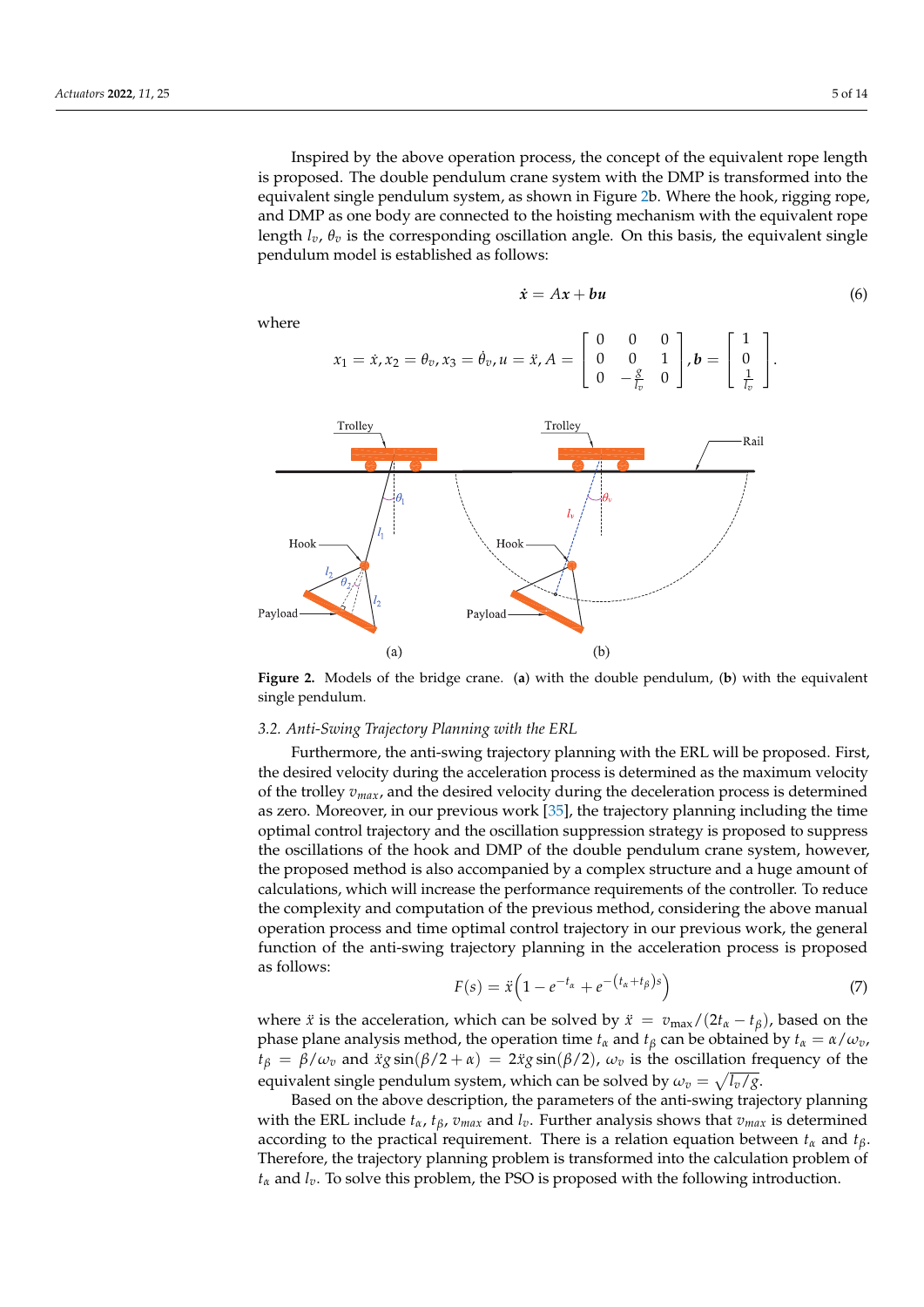In PSO, the ranges of *t<sup>α</sup>* and *l<sup>v</sup>* need be determined first. As shown in Figure [2b](#page-4-0), it can be obtained that  $l_v$  belongs to  $[l_1, l_1 + l_h]$ . Based on the maximum rope length  $(l_1 + l_h)$ of  $l_v$ , the maximum value of  $t_\alpha$  can be obtained by  $T_{max} = 2\pi \sqrt{\frac{(l_1 + l_h)}{g}}$ . When the minimum value of  $t_\alpha$  is chosen as 0.1 s, the range of  $t_\alpha$  can be determined as [0.1,  $T_{\text{max}}$ ]. Then, in the range of  $t_\alpha$  and  $l_\nu$ , the number of all possible solutions of  $t_\alpha$  and  $l_\nu$  is expressed by *Smax*, and the search space of each possible solution is indicated by *Dmax*-dimensional. In the searching optimization process,  $t_\alpha(i+1)$  and  $l_\nu(i+1)$  and their velocities denoted by  $v_{t_\alpha}(i+1)$  and  $v_{l_\nu}(i+1)$  are updated according to the previous  $t_\alpha(i)$  and  $l_\nu(i)$  and their velocities [\[20,](#page-12-17)[38\]](#page-13-17):

$$
v_{t_{\alpha}}(i+1) = w v_{t_{\alpha}}(i) + c_1 r_1(t_{\alpha i best}(i) - t_{\alpha}(i)) + c_2 r_2(t_{\alpha g best}(i) - t_{\alpha}(i))
$$
\n(8)

$$
v_{l_v}(i+1) = w v_{l_v}(i) + c_1 r_1 (l_{vibest}(i) - l_v(i)) + c_2 r_2 (l_{vgbest}(i) - l_v(i))
$$
\n(9)

$$
t_{\alpha}(i+1) = t_{\alpha}(i) + v_{t_{\alpha}}(i)
$$
\n(10)

$$
l_v(i+1) = l_v(i) + v_{l_v}(i)
$$
\n(11)

where *i* is the number of iterations,  $t_{\alpha}$ *i*<sub>*bset*</sub> and  $l_{\text{vibest}}$  are the individual best solutions of  $t_{\alpha}$ and  $l_v$ , respectively,  $t_{\alpha gbest}$  and  $l_{\alpha gbest}$  are used to record the global best solution of  $t_\alpha$  and *l*<sub>*v*</sub>, respectively,  $c_1 > 0$ ,  $c_2 > 0$ ,  $r_1 \in [0, 1]$ ,  $r_2 \in [0, 1]$ , *w* is adopted to acquire the good solution of  $t_\alpha$  and  $l_v$ , which can be solved by  $w = 2/(|2 - \varphi - \sqrt{\varphi^2 - 4\varphi}|)$  with  $\varphi > 4$ .

To effectively suppress the oscillations of the hook and DMP, the integral of time multiplied absolute error (ITAE) is considered as the fitness function:

<span id="page-5-1"></span>
$$
ITAE = \int_0^T t|e|dt
$$
 (12)

where  $e = \theta_1 + \theta_2$  and *T* is the simulation time. In practical applications, the system is expected to be stable within finite time. Therefore, it is not necessary to integrate to infinity. It is usually to determine a sufficiently large time *T* and ignore the payload oscillation error of  $t > T$  [\[39\]](#page-13-18). On this basis,  $T = 10$  s is adopted. The fitness value of each possible solution of  $t_\alpha$  and  $l_\nu$  is updated in every iteration to finally acquire the optimal solution in the search space area. In order to effectively suppress the oscillation of the DMP, the fitness value should be minimized. During the iterative process, the minimum fitness value is determined by satisfying the condition that there is no residual oscillation angle or a preset number of iterations.

In addition, to satisfy the constraint Equation [\(5\)](#page-3-0), the penalty procedure, as shown in Algorithm [1,](#page-5-0) is designed to evaluate the fitness value of each possible solution of *t<sup>α</sup>* and *lv*.

<span id="page-5-0"></span>

| <b>Algorithm 1 Penalty Procedure</b>       |  |
|--------------------------------------------|--|
| if $0 < t_{\beta} < t_{\alpha}(i)$ then    |  |
| Fitness value is chosen as Equation $(12)$ |  |
| else                                       |  |
| Fitness value is equal to $10^{10}$        |  |
| end if                                     |  |
|                                            |  |

Based on the above description, the solving process of  $t_\alpha$  and  $l_\nu$  utilizing the PSO can be obtained. In detail, the number of iterations and number of possible solutions are chosen as 50 and 50, respectively.  $c_1$  and  $c_2$  are set to be 1.494 and 1.494, respectively.  $\phi$  is selected as 4.[1.](#page-6-0)  $l_h$  = 0.86 m can be obtained by utilizing the data in Table 1. When  $l_1$  is set to be 1 m,  $l_v$  = 1.84 m and  $t_a$  = 1.28 s can be solved, and the fitness value of each iteration is shown in Figure [3.](#page-6-1)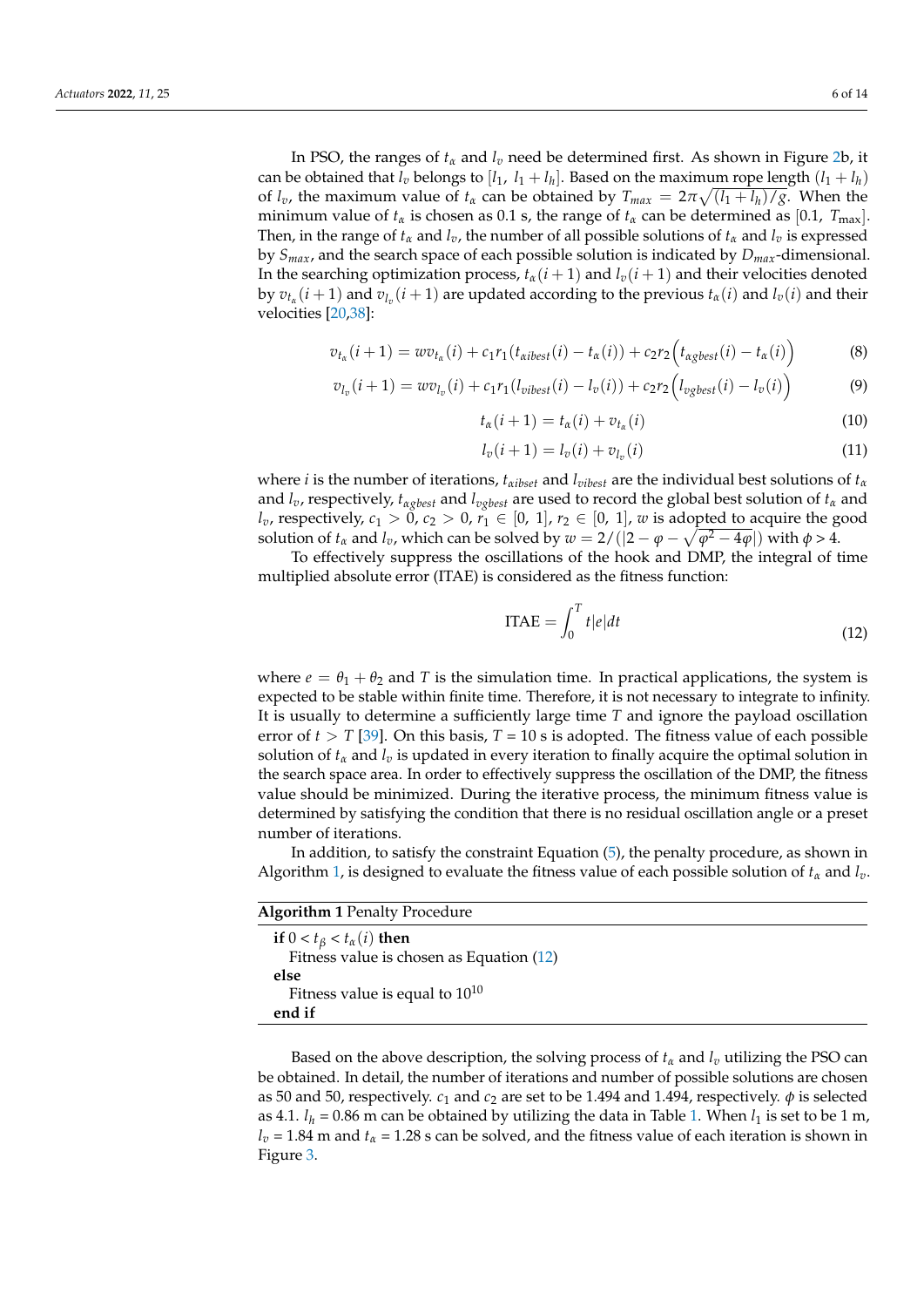<span id="page-6-1"></span>

<span id="page-6-0"></span>**Table 1.** Parameters of the crane system.

**Figure 3.** Fitness value of each iteration with  $l_1 = 1$  m.

Finally, considering the maximum and minimum lengths of *l*<sup>1</sup> in the laboratory crane are 1.30 m and 0.31 m, respectively, the interval of  $l_1$  is set to be 0.1 m, and 10 groups of data for  $l_v$  and  $t_\alpha$  can be obtained, respectively. On this basis, utilizing the curve fitting toolbox in MATLAB, the mathematical models of  $l_v$  and  $t_\alpha$  with respect to  $l_1$  can be established as follows:

<span id="page-6-3"></span>
$$
l_v = 33.017l_1^6 - 169.47l_1^5 + 352.13l_1^4 - 378.1l_1^3 + 220.61l_1^2 - 65.15l_1 + 8.8059
$$
  

$$
t_\alpha = 62.192l_1^6 - 353.78l_1^5 + 810.34l_1^4 - 953.54l_1^3 + 605.81l_1^2 - 195.94l_1 + 26.22
$$
 (13)

# **4. Simulation Verification**

In this section, the control performances of the crane system with different fitness functions are compared. In addition, simulations are carried out to verify the effectiveness of the mathematical model of the ERL. The parameters of the crane system are shown in Table [1.](#page-6-0)  $v_{max}$  and  $l_v$  are set to be 0.176 m/s and 1 m, respectively. The iteration numbers and the numbers of particles are chosen as 50 and 50, respectively.

#### *4.1. Simulation 1: Comparison with Other Fitness Functions*

Comparative simulations with the integral of absolute error (IAE), integral of square error (ISE) and integral of time square error (ISAE) are carried out. General forms of the IAE, ISE, and ISAE are expressed by IAE =  $\int_0^T |e| dt$ , ISE =  $\int_0^T e^2 dt$  and ITSE =  $\int_0^T t e^2 dt$ , respectively. The quantitative data of different fitness functions are described in Table [2.](#page-6-2) where  $\theta_{max}$  is the maximum oscillation angle of the DMP,  $\theta_{rs}$  is the maximum residual oscillation angle, and *tall* indicates the operation time.

<span id="page-6-2"></span>

| <b>Table 2.</b> Comparison results of different fitness functions. |  |  |
|--------------------------------------------------------------------|--|--|
|--------------------------------------------------------------------|--|--|

| <b>Fitness Functions</b> | $l_{\nu}$ (m) | $t_{\alpha}$ (s) | $\theta_{max}$ (°) | $\theta_{rs}$ (°) | $t_{all}$ (s) |
|--------------------------|---------------|------------------|--------------------|-------------------|---------------|
| IAE                      | 1.859         | 1.368            | 0.764              | 0.032             | 2.736         |
| <b>ITAE</b>              | 1.836         | 1.256            | 0.855              | 0.010             | 2.581         |
| <b>ISE</b>               | 1.716         | 1.316            | 0.794              | 0.097             | 2.631         |
| ITSE                     | 1.719         | 1.316            | 0.795              | 0.097             | 2.632         |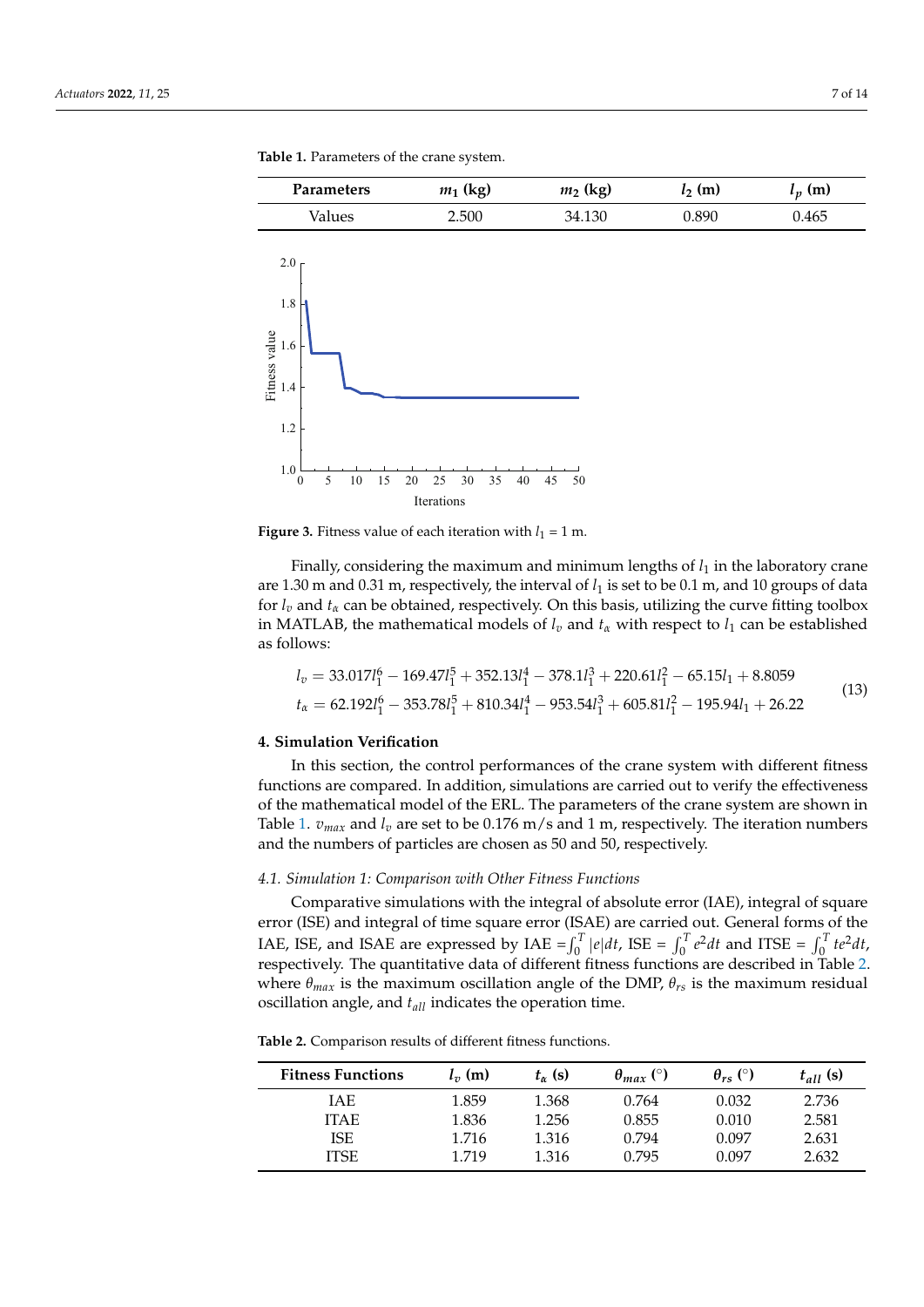As shown in Table [2,](#page-6-2) it can be seen that all four fitness functions can be used to solve the  $l_v$  and  $t_a$ . Simulation results show that the maximum residual oscillation angle of the DMP and operation time of the ITAE are smaller than those of the IAE, ISE and ITSE. Therefore, the ITAE is considered as a suitable time domain fitness function and no other fitness functions having bigger maximum residual oscillation angle and longer operation time.

#### *4.2. Simulation 2: Verification the Effectiveness of the Mathematical Model of the ERL*

To verify the validity of the mathematical model of the ERL, a set of simulations are carried out. Simulation results under the action of unit pulse excitation are shown in Figure [4.](#page-7-0)  $l_v$  is 1.84 m, which can be calculated by Equation  $(13)$ . Simulation results demonstrate that the oscillation response of the equivalent single pendulum crane system is similar to that of the double pendulum crane with the DMP. On this basis, when the oscillation of the equivalent single pendulum crane system is suppressed, the oscillation of the double pendulum crane system with the DMP will be suppressed.

<span id="page-7-0"></span>

**Figure 4.** Oscillation response of the double pendulum crane with the DMP and the equivalent single pendulum crane.

## **5. Experimental Verification**

Figure [5](#page-8-0) shows the self-built experimental platform of the double pendulum bridge crane with the DMP. To be close to industrial applications, the experimental platform is designed by referring to the industrial crane. In detail, the programmable logic controller (PLC) is introduced for the program development, when the inverter is utilized to drive the trolley along the rail. In addition, the wire rope is adopted to connect the hook and the drum of the hoisting mechanism, and its length can be measured by the encoder. Meanwhile, the damping of the wire rope is analyzed  $[40]$ . The velocity of the trolley can be measured by an encoder installed at the end of the motor of the trolley. The oscillation angle of the hook and DMP can be measured by the inclination and CMOS camera, respectively. The parameters of the crane system are described in Table [1.](#page-6-0) The maximum velocity of the trolley is 0.176 m/s. The constant velocity operating time is set to be 6 s. The hoisting rope length is 1 m. In the experiment, referring to the manual operation process, the crane working process is divided into three stages: acceleration, constant velocity, and deceleration. Specifically, when the start button is pressed by the operator, the trolley begins to accelerate based on the designed trajectory. When accelerating to 0.176 m/s, the trolley will operate at the constant velocity of 0.176 m/s for 6 s. Then, when the start button is released, the trolley will start to decelerate according to the planned trajectory.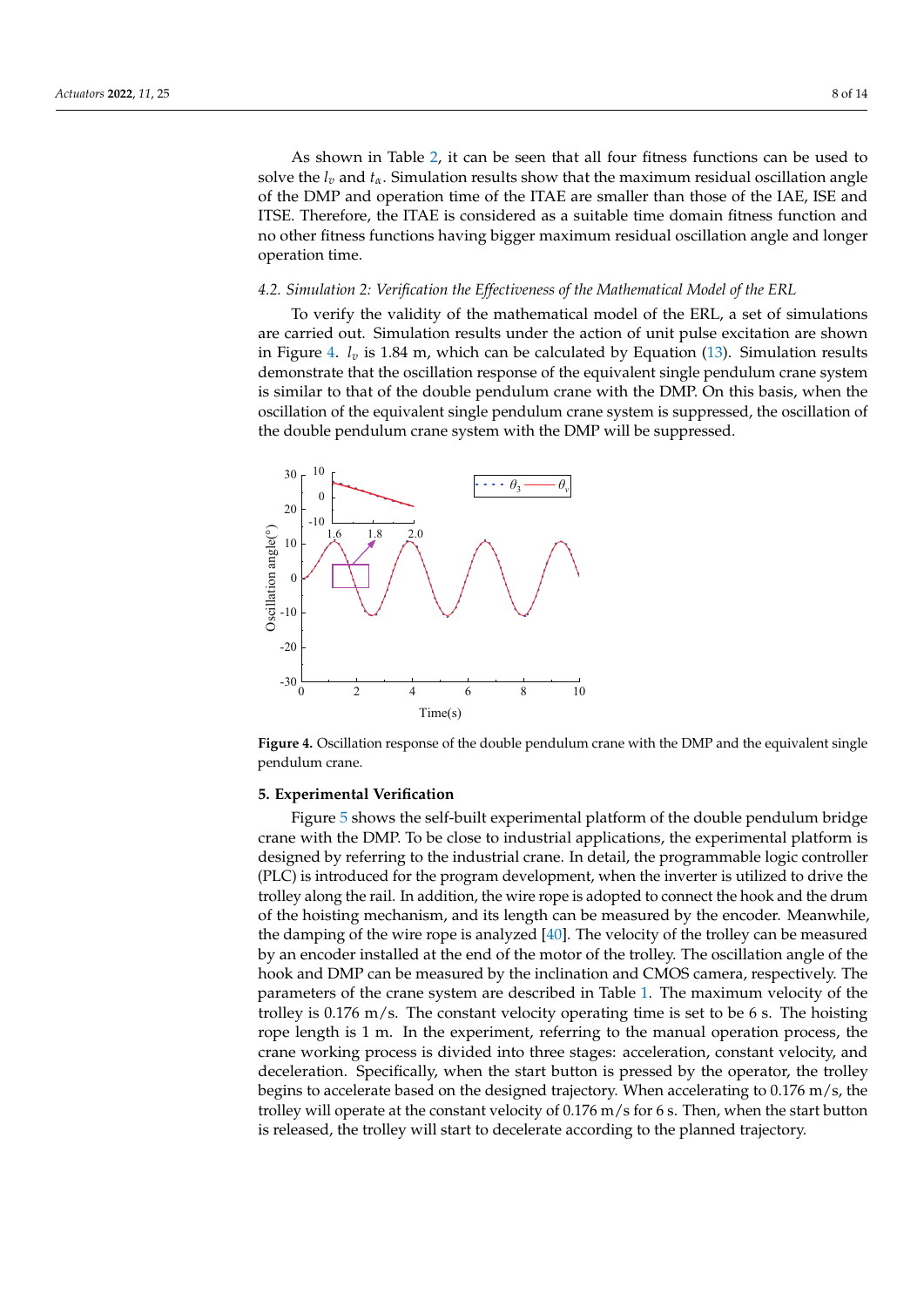<span id="page-8-0"></span>

**Figure 5.** A double pendulum bridge crane with the DMP.

## *5.1. Experiment 1: Comparison with the Trajectory Planning without the ERL*

First, comparative experiments between the proposed trajectory planning with the ERL and the previously proposed method, namely trajectory planning without the ERL [\[35\]](#page-13-14), are carried out. The general equation of the trajectory method without the ERL can also be expressed as Equation [\(7\)](#page-4-1), however, more parameters are required to calculate its operation time  $t_\alpha$  and  $t_\beta$ , including the angle between the two rigging ropes, the oscillation angle of the hook and DMP, the oscillation period of the payload, and the quasi-periodicity. A more detailed description of the parameter solution is presented in our previous work [\[35\]](#page-13-14). In this paper, it can be solved that  $t_\alpha$  and  $t_\beta$  of the the trajectory planning without the ERL are 0.835 s and 0.329 s, respectively.

Figure [6](#page-9-0) depicts the comparative experimental results of the trajectory planning with the ERL and without the ERL. The maximum oscillation angle and the maximum residual oscillation angle of the DMP with the trajectory planning with the ERL are 0.90° and 0.11°, respectively, while the maximum oscillation angle and the maximum residual oscillation angle of  $1.63^\circ$  and  $0.48^\circ$  can be obtained by the trajectory planning without the ERL. A smaller maximum oscillation angle of the DMP will be beneficial to improving the operational safety of the crane system.

#### *5.2. Experiment 2: Comparison with Existing Methods*

Comparative experiments between the proposed method and existing methods such as the input shaping [\[41\]](#page-13-20) and command smoothing [\[32\]](#page-13-11) are conducted. General forms of the input shaping and command smoothing are determined by Equations [\(14\)](#page-8-1) and [\(15\)](#page-8-2), respectively, as follows:

<span id="page-8-1"></span>
$$
\left[\begin{array}{c} A_j \\ t_j \end{array}\right] = \left[\begin{array}{ccc} \frac{k_1 k_2}{A} & \frac{k_1}{A} & \frac{k_2}{A} \\ 0 & \tau_{d2} & \tau_{d1} & \tau_{d1} + \tau_{d2} \end{array}\right] \tag{14}
$$

where 
$$
k_i = e^{\frac{\pi \zeta_i}{\sqrt{1-\zeta_i^2}}}
$$
,  $\tau_{di} = \frac{\pi}{\omega_{ni}\sqrt{1-\zeta_i^2}}$ ,  $i = 1, 2$ ,  $A = (1 + k_1)(1 + k_2)$ ,  $j = 1, 2, 3, 4$ .

<span id="page-8-2"></span>
$$
h(t) = \begin{cases} a\frac{t}{T^2}, & 0 \le t < T \\ a\frac{2T-t}{T^2}, & T \le t < 2T \end{cases}
$$
 (15)

where *a* is the gain,  $T = 2\pi/\omega_1$ .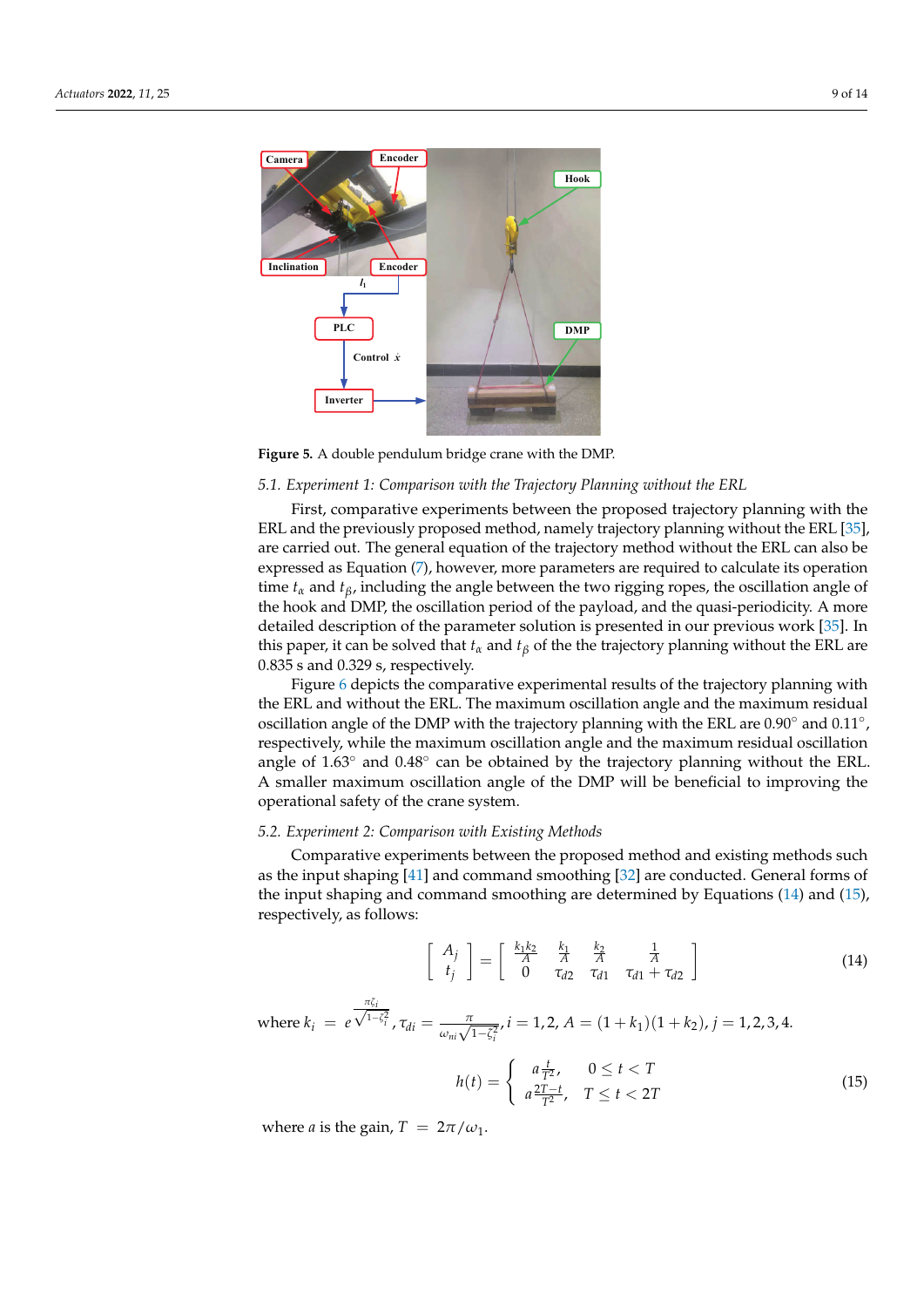<span id="page-9-0"></span>

**Figure 6.** Comparative experimental results of the trajectory planning with the ERL and without the ERL. (**a**) velocity trajectories. oscillation responses of the hook (**b**) and DMP (**c**).

Table [3](#page-9-1) illustrates the parameters of the input shaping and command smoothing obtained by Equations  $(14)$  and  $(15)$ .

| <b>Methods</b>    | Amplitude $(m/s^2)$ |               |               | Time (s)      |    |                |                 |                   |
|-------------------|---------------------|---------------|---------------|---------------|----|----------------|-----------------|-------------------|
| Input shaping     | A1<br>0.22          | $A_2$<br>0.22 | $A_3$<br>0.22 | $A_4$<br>0.22 | T1 | $\tau$<br>0.21 | $I_{3}$<br>1.36 | $\iota_4$<br>1.57 |
| Command smoothing | 0.176               |               |               |               |    | ᅲ<br>5.44      |                 |                   |

<span id="page-9-1"></span>**Table 3.** Parameters of the input shaping and command smoothing.

The contrastive experimental results are described in Figure [7](#page-10-0) and Table [4.](#page-10-1) As shown in Figure [7,](#page-10-0) the residual oscillation angle of the hook and DMP of the proposed method is close to zero, and the oscillations can be effectively suppressed. Although the response time of the input shaping is the fastest, it also results in the biggest maximum residual oscillation angle, 0.62°, compared with the proposed method, 0.08°, and command smoothing, 0.29°. This is mainly because the acceleration, 0.22 m/s<sup>2</sup>, is bigger than those of the proposed method,  $0.072 \text{ m/s}^2$ , and command smoothing,  $0.176 \text{ m/s}^2$ . This will inevitably increase the requirements for the system drive capability. In addition, the efficiency of the proposed trajectory planning with the ERL is higher than that of the command smoothing and the translational displacement is smaller. From the quantitative data in Table [4,](#page-10-1) it can be noted that the efficiency of the proposed controller is improved by (16.88–11.16)/16.88 = 33.9%, when compared with the command smoothing. Meanwhile, the translational displacement of the trajectory planning with the ERL, 1.40 m, which is less than that of the command smoothing, 1.87 m. This means that the time and translational displacement for the deceleration progress of the proposed method are shorter, because the maximum velocity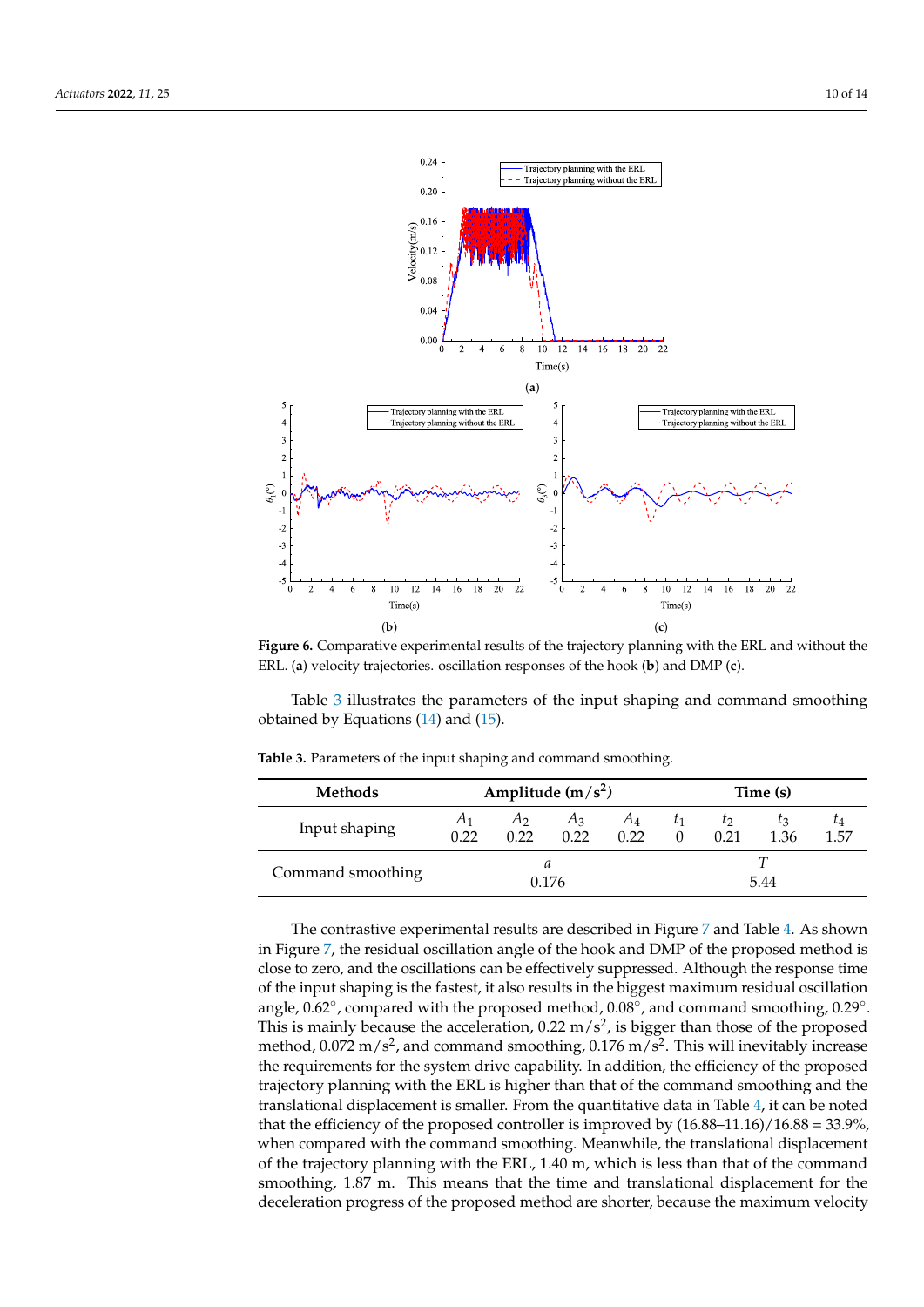and the constant velocity operating time are the same. In manual operation, shorter deceleration translational displacement will be conducive to improve the positioning accuracy of the payload and the operational safety of the crane system.

<span id="page-10-0"></span>

**Figure 7.** Comparative experimental results of the trajectory planning with the ERL, input shaping, and command smoothing. (**a**) velocity trajectories, (**b**) translational displacement, (**c**) oscillation responses of the hook, (**d**) oscillation responses of the DMP.

| <b>Methods</b>                      |                           | Translational Displacement (m) |            |  |  |
|-------------------------------------|---------------------------|--------------------------------|------------|--|--|
|                                     | <b>Operation Time (s)</b> | Simulation                     | Experiment |  |  |
| Trajectory planning<br>with the ERL | 11.16                     | 1.51                           | 1.40       |  |  |
| Input shaping                       | 9.54                      | 1.37                           | 1.27       |  |  |
| Command smoothing                   | 16.88                     | 2.01                           | 1.87       |  |  |

<span id="page-10-1"></span>**Table 4.** Comparative experimental results.

## *5.3. Experiment 3: Experimental Verification in Different DMP Directions*

In practical applications, the direction of the DMP can be divided into two cases: parallel (as shown in Figure [5\)](#page-8-0) and perpendicular (as shown in Figure [8a](#page-11-0)) to the direction of the trolley. In this part, the experiment is conducted when the DMP is perpendicular to the direction of the trolley. Experimental results are illustrated in Figure [8.](#page-11-0) Based on the data analysis in Figure [8,](#page-11-0) showing that when the DMP is perpendicular to the direction of the trolley, the oscillations of the hook and DMP can be suppressed by the proposed method.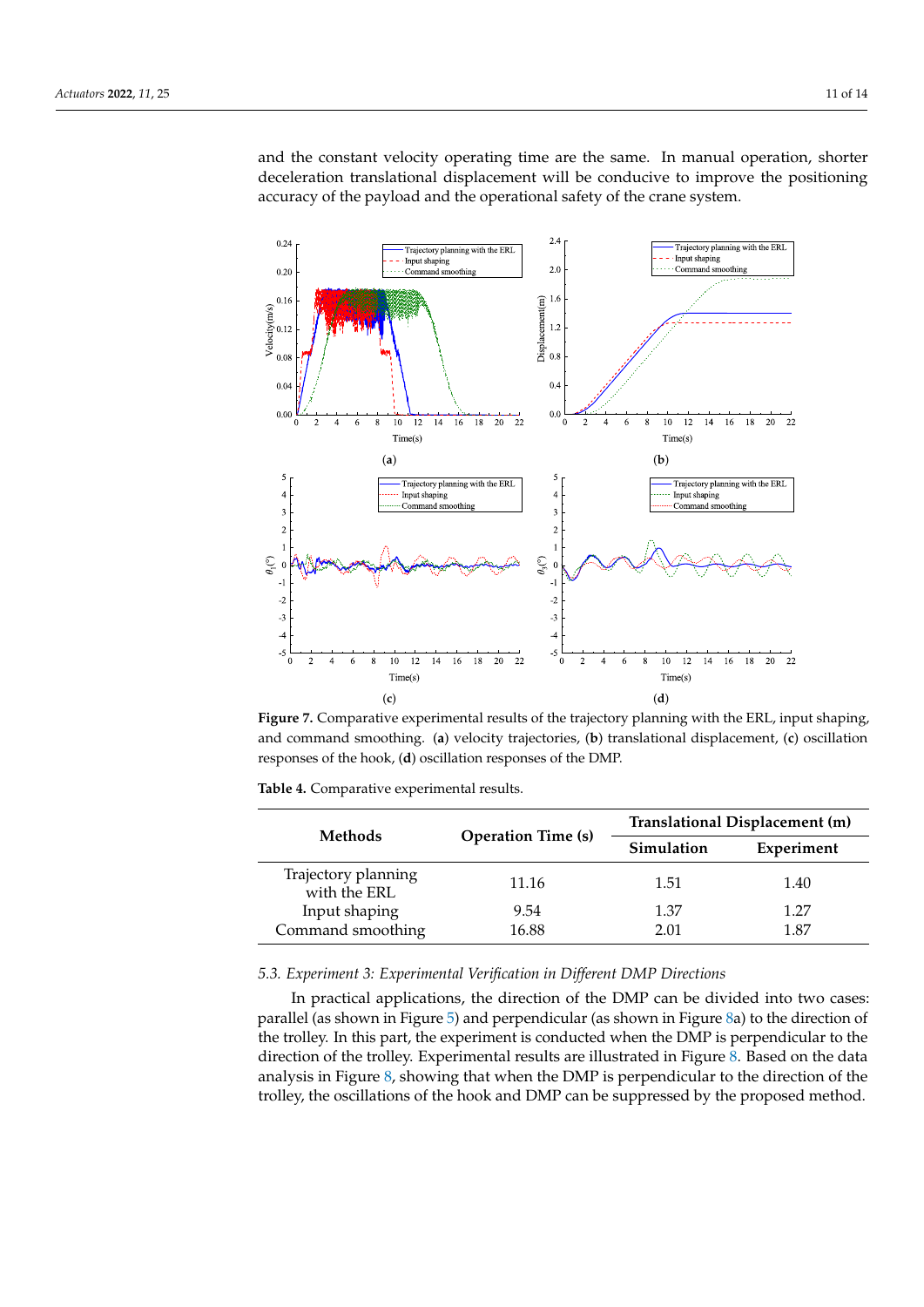<span id="page-11-0"></span>

**Figure 8.** Experimental results of the DMP parallel and perpendicular to the direction of the trolley. (**a**) perpendicular direction of the DMP, (**b**) oscillation responses of the hook, (**c**) oscillation responses of the DMP.

The above experiments are carried out with reference to the manual operation process, but the proposed method will also be suitable for automatic control to achieve the pointto-point transportation of the payload. The certain preset target displacement can be transformed into the velocity trajectory of the proposed method.

# **6. Conclusions**

The anti-swing velocity trajectory with the ERL has been proposed for efficient oscillation suppression of the double pendulum bridge crane with the DMP. First, the concept of the ERL is proposed to transform the complex double pendulum bridge crane into the equivalent single pendulum model. On this basis, the anti-swing trajectory planning is designed. Then, the mathematical model of the ERL and parameters of the anti-swing trajectory planning are acquired by utilizing the PSO. Experimental results demonstrate that the oscillations of the hook and DMP can be suppressed and eliminated by the proposed method. Compared with the previous trajectory planning, the controller structure of the proposed method is simpler and the residual oscillation angle is smaller. The implementation of the proposed method for various types of double pendulum crane systems can be explored in the future.

**Author Contributions:** Conceptualization, Q.W.; methodology, Q.W.; software, Q.W.; validation, Q.W.; formal analysis, Q.W.; investigation, Q.W.; resources, Q.W.; data curation, Q.W.; writing original draft preparation, Q.W.; writing—review and editing, N.S.; visualization, Q.W.; supervision, N.S. and X.W.; project administration, X.W.; funding acquisition, N.S. and X.W. All authors have read and agreed to the published version of the manuscript.

**Funding:** This research was funded by the National Natural Science Foundation of China under Grant U1706228 and the China Postdoctoral Science Foundation under Grant 2021M701779.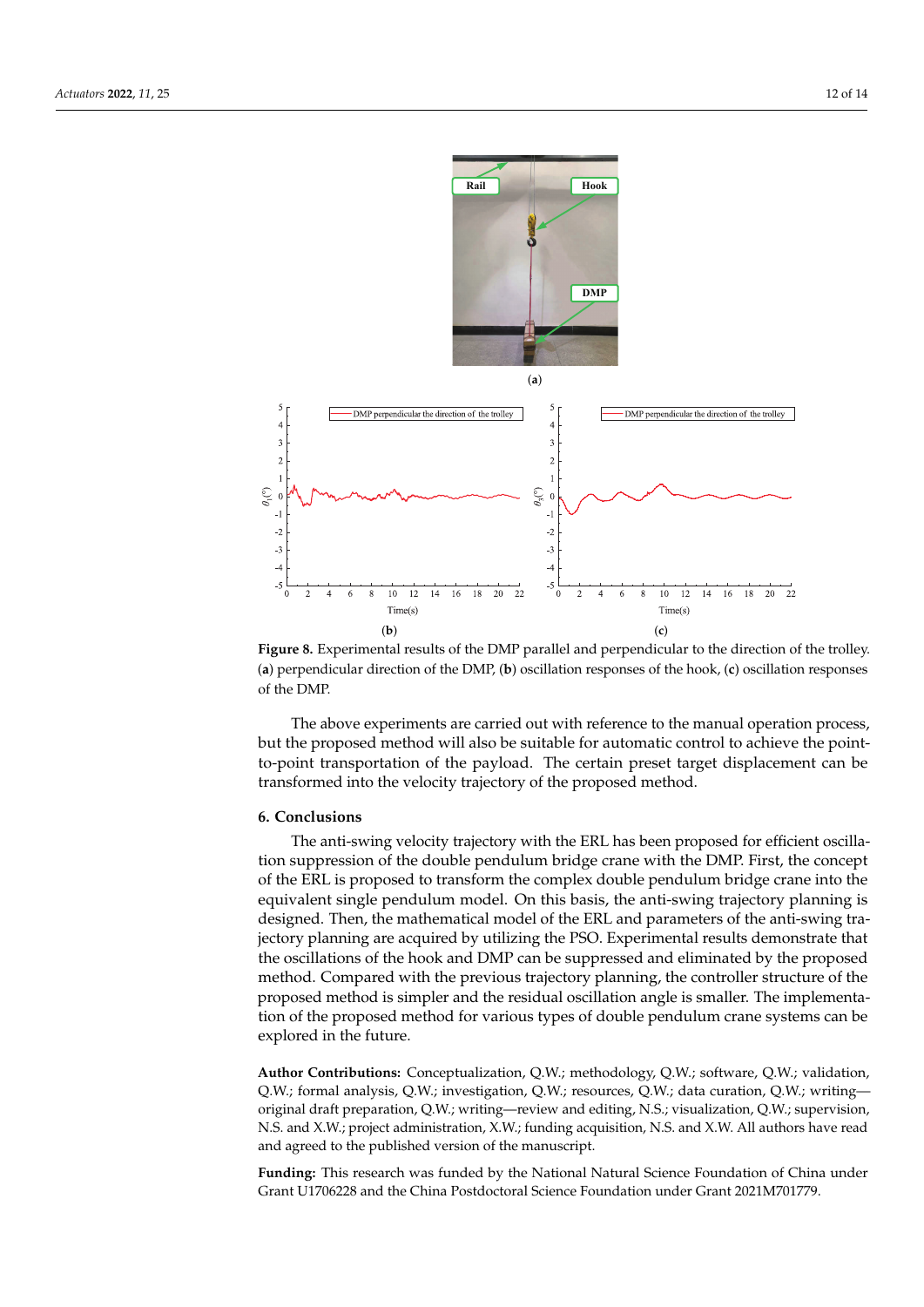**Institutional Review Board Statement:** Not applicable.

**Informed Consent Statement:** Not applicable.

**Data Availability Statement:** Not applicable.

**Conflicts of Interest:** The authors declare no conflict of interest.

#### **Abbreviations**

The following abbreviations are used in this manuscript:

- ERL Equivalent rope length
- DMP Distributed mass payload
- PSO Particle swarm optimization
- PID Proportional integral derivative

#### **References**

- <span id="page-12-0"></span>1. Meng, Q.X.; Lai, X.Z.; Yan, Z.; Su, C.Y.; Wu, M. Motion planning and adaptive neural tracking control of an uncertain two-link rigid-flexible manipulator with vibration amplitude constraint. *IEEE Trans. Neural Netw. Learn. Syst.* **2021**, 1–15. [\[CrossRef\]](http://doi.org/10.1109/TNNLS.2021.3054611)
- <span id="page-12-1"></span>2. Chen, H.; Sun, N. Nonlinear control of underactuated systems subject to both actuated and unactuated state constraints with experimental verification. *IEEE Trans. Ind. Electron.* **2019**, *67*, 7702–7714. [\[CrossRef\]](http://dx.doi.org/10.1109/TIE.2019.2946541)
- <span id="page-12-2"></span>3. Wu, Q.; Xu, K.X.; Lei, M.Z.; He, X.X. Disturbance-compensation-based continuous sliding mode control for overhead cranes with disturbances. *IEEE Trans. Autom. Sci. Eng.* **2020**, *17*, 2182–2189. [\[CrossRef\]](http://dx.doi.org/10.1109/TASE.2020.3015870)
- <span id="page-12-3"></span>4. Zhang, M.H.; Zhang, Y.F.; Cheng, X.G. An enhanced coupling PD with sliding mode control method for underactuated doublependulum overhead crane systems. *Int. J. Control Autom. Syst.* **2019**, *17*, 1579–1588. [\[CrossRef\]](http://dx.doi.org/10.1007/s12555-018-0646-0)
- 5. Yang, T.; Sun, N.; Fang, Y.C. Adaptive fuzzy control for a class of MIMO underactuated systems with plant uncertainties and actuator deadzones: Design and experiments. *IEEE Trans. Cybern.* **2021**, 1–14. [\[CrossRef\]](http://dx.doi.org/10.1109/TCYB.2021.3050475)
- <span id="page-12-4"></span>6. Chai, L.; Guo, Q.; Liu, H.; Ding, M.B. Linear active disturbance rejection control for double-pendulum overhead cranes. *IEEE Access* **2021**, *9*, 52225–52237. [\[CrossRef\]](http://dx.doi.org/10.1109/ACCESS.2021.3070048)
- <span id="page-12-5"></span>7. Zhang, M.H.; Zhang, Y.F.; Ji, B.; Ma, C.H.; Cheng, X.G. Modeling and energy-based sway reduction control for tower crane systems with double-pendulum and spherical-pendulum effects. *Meas. Control* **2020**, *53*, 141–150. [\[CrossRef\]](http://dx.doi.org/10.1177/0020294019877492)
- <span id="page-12-6"></span>8. O'Connor, W.; Habibi, H. Gantry crane control of a double-pendulum, distributed-mass load, using mechanical wave concepts. *Mech. Sci.* **2013**, *4*, 251–261. [\[CrossRef\]](http://dx.doi.org/10.5194/ms-4-251-2013)
- <span id="page-12-7"></span>9. Abdel-razak, M.H.; Ata, A.A.; Mohamed, K.T.; Haraz, E.H. Proportional–Integral-derivative controller with inlet derivative filter fine-tuning of a double-pendulum gantry crane system by a multi-objective genetic algorithm. *Eng. Optim.* **2019**, *52*, 527–548. [\[CrossRef\]](http://dx.doi.org/10.1080/0305215X.2019.1603300)
- <span id="page-12-8"></span>10. Sun, N.; Fu, Y.; Yang, T.; Zhang, J.Y.; Fang, Y.C.; Xin, X. Nonlinear motion control of complicated dual rotary crane systems without velocity feedback: Design, analysis, and hardware experiments. *IEEE Trans. Autom. Sci. Eng.* **2020**, *17*, 1017–1029. [\[CrossRef\]](http://dx.doi.org/10.1109/TASE.2019.2961258)
- 11. Ouyang, H.M.; Xu, X.; Zhang, G.M. Energy-shaping-based nonlinear controller design for rotary cranes with double-pendulum effect considering actuator saturation. *Autom. Constr*. **2020**, *111*, 103054. [\[CrossRef\]](http://dx.doi.org/10.1016/j.autcon.2019.103054)
- <span id="page-12-9"></span>12. Fu, Y.; Sun, N.; Yang, T.; Qiu, Z.H.; Fang, Y.C. Adaptive coupling anti-swing tracking control of underactuated dual boom crane systems. *IEEE Trans. Syst. Man Cybern.-Syst.* **2021**, 1–13. [\[CrossRef\]](http://dx.doi.org/10.1109/TSMC.2021.3102244)
- <span id="page-12-10"></span>13. Sun, N.; Yang, T.; Fang, Y.C.; Wu, Y.M.; Chen, H. Transportation control of double-pendulum cranes with a nonlinear quasi-PID scheme: Design and experiments. *IEEE Trans. Syst. Man Cybern.-Syst.* **2018**, *49*, 1408–1418. [\[CrossRef\]](http://dx.doi.org/10.1109/TSMC.2018.2871627)
- <span id="page-12-11"></span>14. Ouyang, H.M.; Deng, X.; Xi, H.; Zhang, G.M.; Mei, L. Novel robust controller design for load sway reduction in double-pendulum overhead cranes. *Proc. Inst. Mech. Eng. Part C J. Mech. Eng. Sci.* **2019**, *233*, 4359–4371. [\[CrossRef\]](http://dx.doi.org/10.1177/0954406218813383)
- <span id="page-12-12"></span>15. Ouyang, H.M.; Wang, J.; Zhang, G.M.; Mei, L.; Deng, X. Novel adaptive hierarchical sliding mode control for trajectory tracking and load sway rejection in double-pendulum overhead cranes. *IEEE Access* **2019**, *7*, 10353–10361. [\[CrossRef\]](http://dx.doi.org/10.1109/ACCESS.2019.2891793)
- <span id="page-12-13"></span>16. Shi, H.T.; Li, G.; Ma, X.; Sun, J. Research on nonlinear coupling anti-swing control method of double pendulum gantry crane based on improved energy. *Symmetry* **2019**, *11*, 1511. [\[CrossRef\]](http://dx.doi.org/10.3390/sym11121511)
- <span id="page-12-14"></span>17. Ouyang, H.M.; Tian, Z.; Yu, L.L.; Zhang, G.M. Adaptive tracking controller design for double-pendulum tower cranes. *Mech. Mach. Theory* **2020**, *153*, 103980. [\[CrossRef\]](http://dx.doi.org/10.1016/j.mechmachtheory.2020.103980)
- <span id="page-12-15"></span>18. Qian, D.; Tong, S.; Yang, B.; Lee, S. Design of simultaneous input-shaping-based SIRMs fuzzy control for double-pendulum-type overhead cranes. *Bull. Pol. Acad. Sci. Tech. Sci.* **2015**, *63*, 887–896. [\[CrossRef\]](http://dx.doi.org/10.1515/bpasts-2015-0101)
- <span id="page-12-16"></span>19. Chen, Q.R.; Cheng, W.M.; Gao, L.C.; Fottner, J. A pure neural network controller for double-pendulum crane anti-sway control: Based on Lyapunov stability theory. *Asian J. Control* **2021**, *23*, 387–398. [\[CrossRef\]](http://dx.doi.org/10.1002/asjc.2226)
- <span id="page-12-17"></span>20. Jaafar, H.I.; Mohamed, Z.; Ahmad, M.A.; Wahab, N.A.; Ramli, L.; Shaheed, M.H. Control of an underactuated double-pendulum overhead crane using improved model reference command shaping: Design, simulation and experiment. *Mech. Syst. Signal Proc.* **2021**, *151*, 107358. [\[CrossRef\]](http://dx.doi.org/10.1016/j.ymssp.2020.107358)